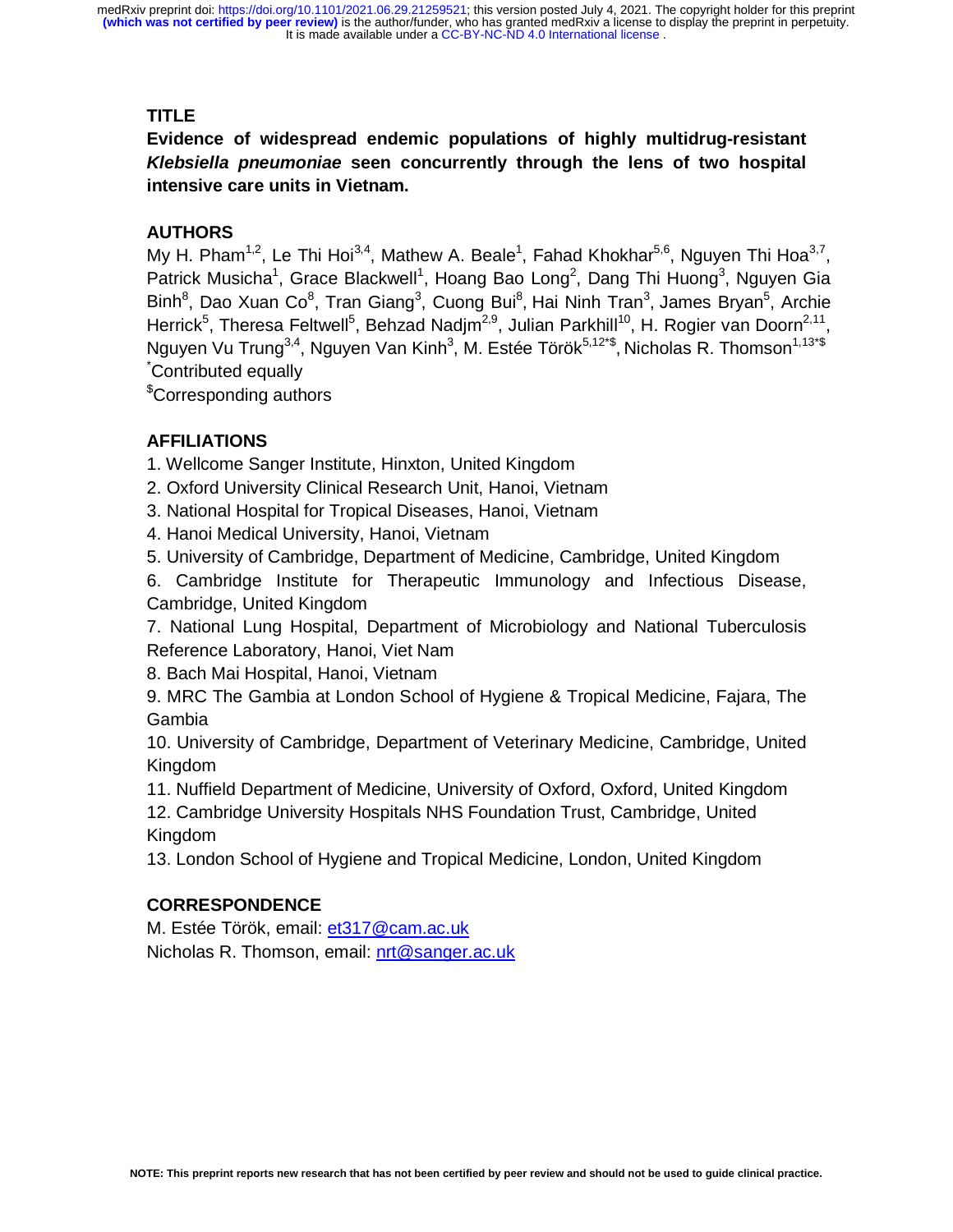## **ABSTRACT**

**Background:** Extended spectrum beta-lactamases-producing (ESBL-P) and/or carbapenem-resistant (CR) *Klebsiella pneumoniae* have severely restricted available treatment options in healthcare settings in Vietnam. Understanding the diversity and transmission mechanisms of ESBL- and carbapenemase- encoding *K. pneumoniae* is important in both hospital and community settings for patient management.

**Methods:** We conducted a 6-month prospective cohort study of 69 Intensive care unit (ICU) patients from two hospitals in Hanoi, Vietnam. Longitudinally collected samples from patients and the ICU environment were cultured on selective media, and 357 *K. pneumoniae* colonies were whole genome sequenced. We performed phylogenetic analyses, and correlated phenotypic antimicrobial susceptibility testing with genotypic features of *K. pneumoniae* isolates. We constructed transmission networks of patient samples, relating ICU admission times and locations with genetic similarity of infecting *K. pneumoniae*.

**Findings:** Despite being geographically and clinically separated, the two hospitals shared closely related strains carrying the same array of antimicrobial resistance genes. Many patients carried the same resistant *K. pneumoniae* clone from admission to discharge. 45.9% of total isolates carried both ESBL- and carbapenemase- encoding genes, with high minimum inhibitory concentrations. We found a novel co-occurrence of  $bl_{RPC-2}$  and  $bl_{RDM-1}$  in 46. 6% of samples from the globally successful ST15 lineage.

**Interpretation:** These results highlight the high prevalence of ESBL-positive carbapenem-resistant *K. pneumoniae* in Vietnamese ICUs. Through studying *K. pneumoniae* ST15 in detail, we illustrated how important resistance genes are coalescing in stains carried broadly by patients entering the two hospitals directly or through referral.

**Funding:** This study was supported by the Medical Research Council Newton Fund, United Kingdom (grant MR/N029399/1); the Ministry of Science and Technology, Vietnam (grant HNQT/SPÐP/04.16); This research was funded in whole by the Wellcome Trust (grant 206194). For the purpose of Open Access, the author has applied a CC BY public copyright licence to any Author Accepted Manuscript version arising from this submission.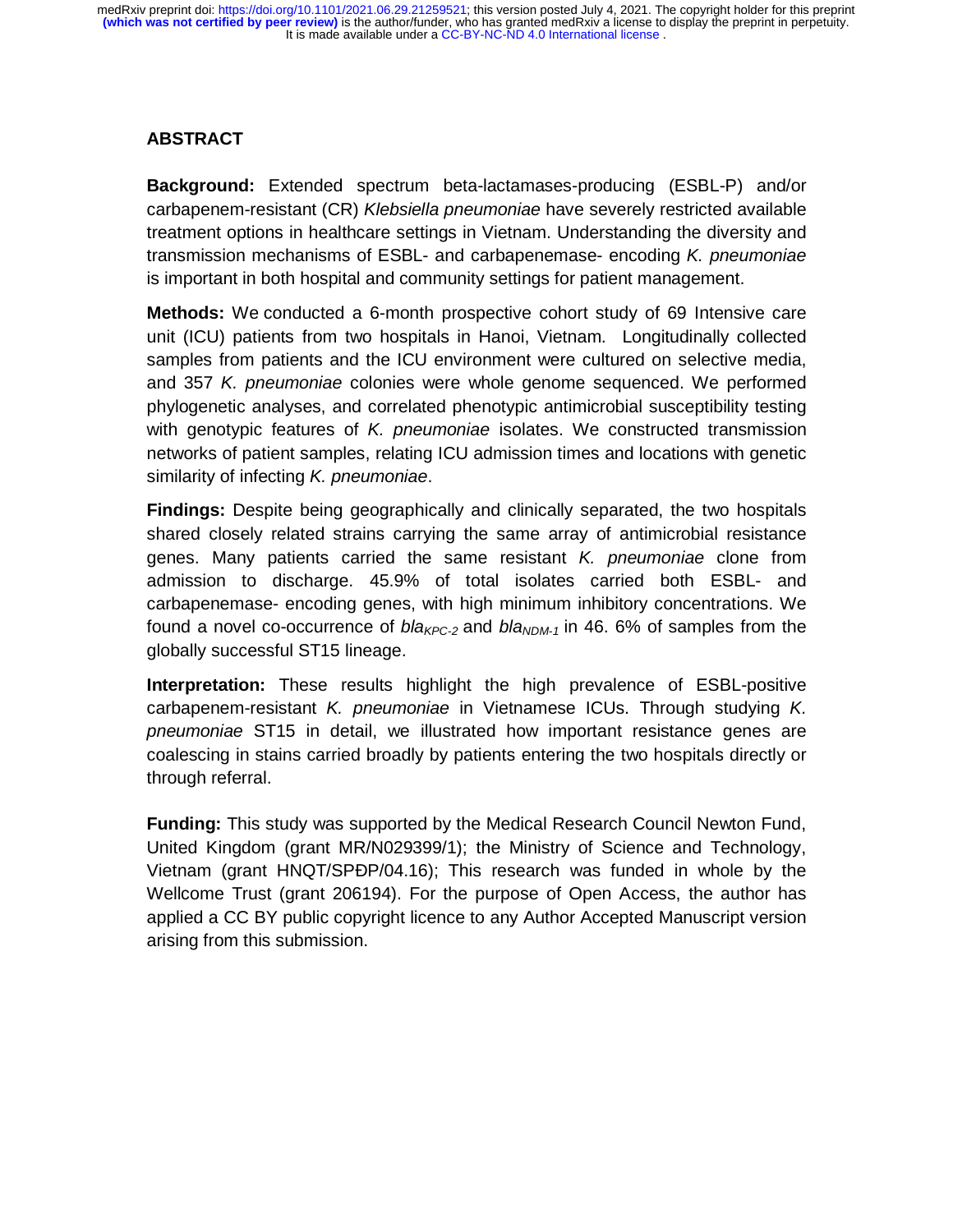## **INTRODUCTION**

In healthcare settings, *Klebsiella pneumoniae* causes approximately one-third of all Gram-negative bacterial infections [1], ranging from pneumonia and urinary tract infections to sepsis, with a mortality rate as high as 70% [2]. Furthermore, many *K. pneumoniae* lineages are multiply resistant to first-line and last-line drugs, including aminoglycosides, fluoroquinolones, cephalosporins and carbapenems, via the production of extended-spectrum beta-lactamases (ESBLs). The ability of *K. pneumoniae* to become multidrug-resistant (MDR) is linked to its global clinical success and dissemination. Indeed, five clonal groups are responsible for 72% of all reported outbreaks globally [3]. Consequently, MDR *K. pneumoniae* have severely limited treatment options in most clinical settings, even for routine infections, but especially for patients in intensive care units (ICUs) [1, 3, 4]. As antimicrobials are the primary treatment, resistance is also associated with increased treatment costs, prolonged durations of infection, more complex sequelae, and elevated mortality rates [5].

After China, Vietnam has the second-highest prevalence of ESBL producing *K. pneumoniae* globally, accounting for 67% of all isolates causing urinary tract infections (UTIs) [6]. The proportion of carbapenem resistance was reported to be between 1 and 17% in South and South-East Asia, and less than 10% in Vietnam in 2010 [7, 8]. Moreover, the prevalence of carbapenem-resistant *K. pneumoniae* has seen recent and sustained increases in Vietnam, reaching 24% in 2016 [9].

Here, we focussed on ESBL-producing and/or carbapenem-resistant *K. pneumoniae* isolates to understand how they, and the drug resistance genes they carry, were circulating in Vietnamese hospital settings. We sampled patients admitted to the ICUs of two geographically close but independent hospitals in Hanoi: The National Hospital for Tropical Diseases (NHTD) a leading hospital for infectious and tropical diseases in northern Vietnam, and Bach Mai Hospital (BMH) a multi-speciality and tertiary referral hospital. Whilst these hospitals are adjacent to each other, each hospital has independent facilities and staff, and patients are not usually transferred between them.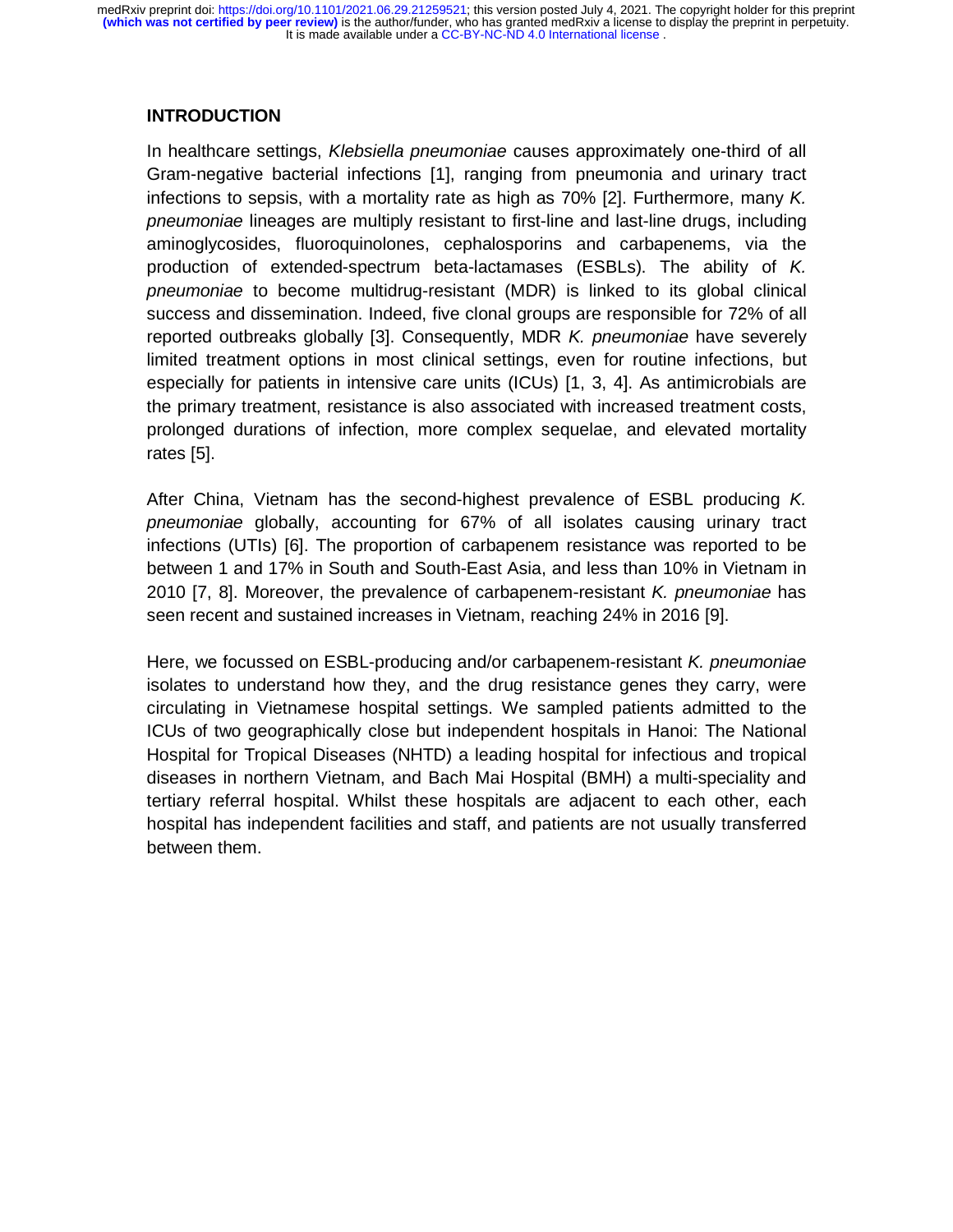#### **METHODS**

#### **Study setting and participants**

The NHTD ICU has 22 beds and receives up to 400 admissions per year. The BMH ICU has 45 beds with up to 1,200 admissions per year. All patients aged over 18 years old who were admitted between  $1<sup>st</sup>$  June 2017 and 31 $<sup>st</sup>$  January 2018 were</sup> eligible for inclusion in a prospective surveillance study. Patients who were admitted for longer than the mean length of stay (20 days in NHTD ICU and 10 days in BMH ICU) and grew *Klebsiella pneumoniae* from their clinical samples were enrolled in this study.

## **Study procedures**

Written informed consent was obtained from the patient or their relative. Clinical data were collected into a case record form and entered into the study database. Clinical samples (stool or faecal swabs, sputum or tracheal aspirates, urine, and wound swabs) were collected from each patient on admission to ICU, at weekly intervals, and on discharge from ICU. Environmental samples were collected monthly using flocked swabs from individual patient bed spaces (including bed rails, tables, ventilation equipment, door handles, and taps) and pooled before plating on selective media.

## **Laboratory Methods**

Clinical and environmental specimens were cultured on CHROMagar™ ESBL or CHROMagar™ mSuperCARBA™ selective media (CHROMagar, France). Single colony picks were identified using matrix-assisted laser desorption-ionisation time-offlight mass spectroscopy machine (MALDI-TOF MS, Brucker Diagnostics, Germany). Phenotypic antimicrobial resistance profiles were determined using VITEK®2 AST N350 card (Biomérieux, Marcy L'Étoile, France) and reported as resistant, intermediate or susceptible based on the Advanced Expert System [10]. Whole genome sequencing (WGS), Quality Control (QC) analysis*,* phylogenetic inference, comparative genomics and statistical analysis was performed as describe in detail in Supplementary Methods.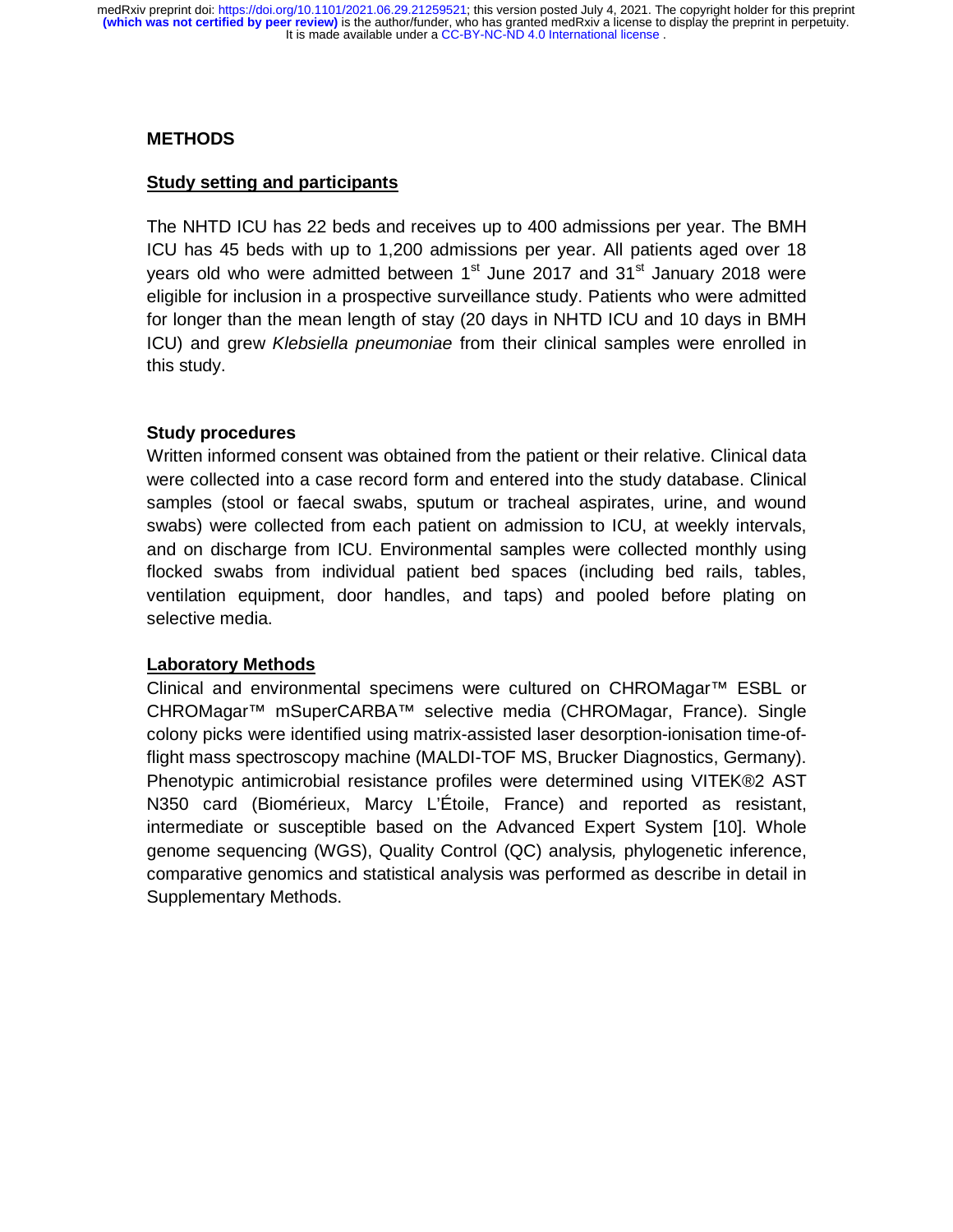# **RESULTS The relationship between** *K. pneumoniae* **isolates and AMR profiles seen in BMH and NHTD**

Clinical specimens were collected from 69 patients admitted to NHTD (n=32) and BMH (n=37) ICUs and we also included 34 environmental samples collected from patients' bed spaces (NHTD n=21; BMH n=13). In total, 357 *K. pneumoniae sensu stricto* isolates were cultured on selective media and successfully sequenced (Supplementary Data Table S1). Of the total ICU patients, 90.62% (n= 29) and 75.67% (n= 28) were referred to NHTD and BMH, respectively, from other hospitals. NHTD received nine patients from central hospitals, 19 patients from provincial hospitals and two from district hospitals. Most patients (n= 18) in BMH came from central hospitals, followed by nine from provincial and one from district hospitals. On the other hand, two and nine patients were admitted directly to NHTD and BMH, respectively. Patients are rarely transferred between NHTD and BMH and none of the patients included in this study had been transferred.

The WGS data were used to infer the phylogeny of all isolates using a core SNP alignment of 10,849 variant sites (Supplementary Figure 1) and to predict the sequence type of all isolates using *in silico* Multi locus Sequence Typing (MLST). Our collection comprised of 22 STs of which 88.23% (n=315) of isolates belonged to only five major clonal lineages: ST15 (36.69%, n=131), ST16 (18.76%, n=67), ST11 (14.00%, n=50), ST656 (12.32%, n=44) and ST147 (6.44%, n=23) (Supplementary Table 1).

There were 95 different phenotypic AMR profiles amongst the *K. pneumoniae*  isolates with all isolates being resistant to at least one beta-lactam antibiotic, consistent with the use of ESBL selective media (Supplementary Data Sheet 2). 170 ESBL-positive isolates were also resistant to carbapenems (86.47% to ertapenem and 85.23% to meropenem; Supplementary Figure 2). These phenotypic resistance profiles were mostly concordant with those inferred from the WGS (Supplementary Figure 3): the largest disagreements were seen for isolates carrying either *bla*<sub>SHV-12</sub> or  $b/a<sub>OXA-48</sub>$  where 16.70% or 26.7% of isolates were susceptible to cefoxitin or meropenem, respectively. Five isolates were phenotypically resistant but lacked all known ESBL (n=4) or CR (n=1) genes (Supplementary Data Sheet 1).

Isolates carrying *bla*<sub>CTX-M-like</sub> genes were the most common ESBL-producers, accounting for 54.06% (n=193) of observed resistance, with  $bla_{CTX-M-15}$  (n=120) being the most common variant. Similarly,  $bla_{KPC-2}$  explained 51.54% (n=184) of the carbapenem resistance among the isolates (Supplementary Table 2). Overall, 63.86% (n=228) of *K. pneumoniae* isolates carried at least two, and up to a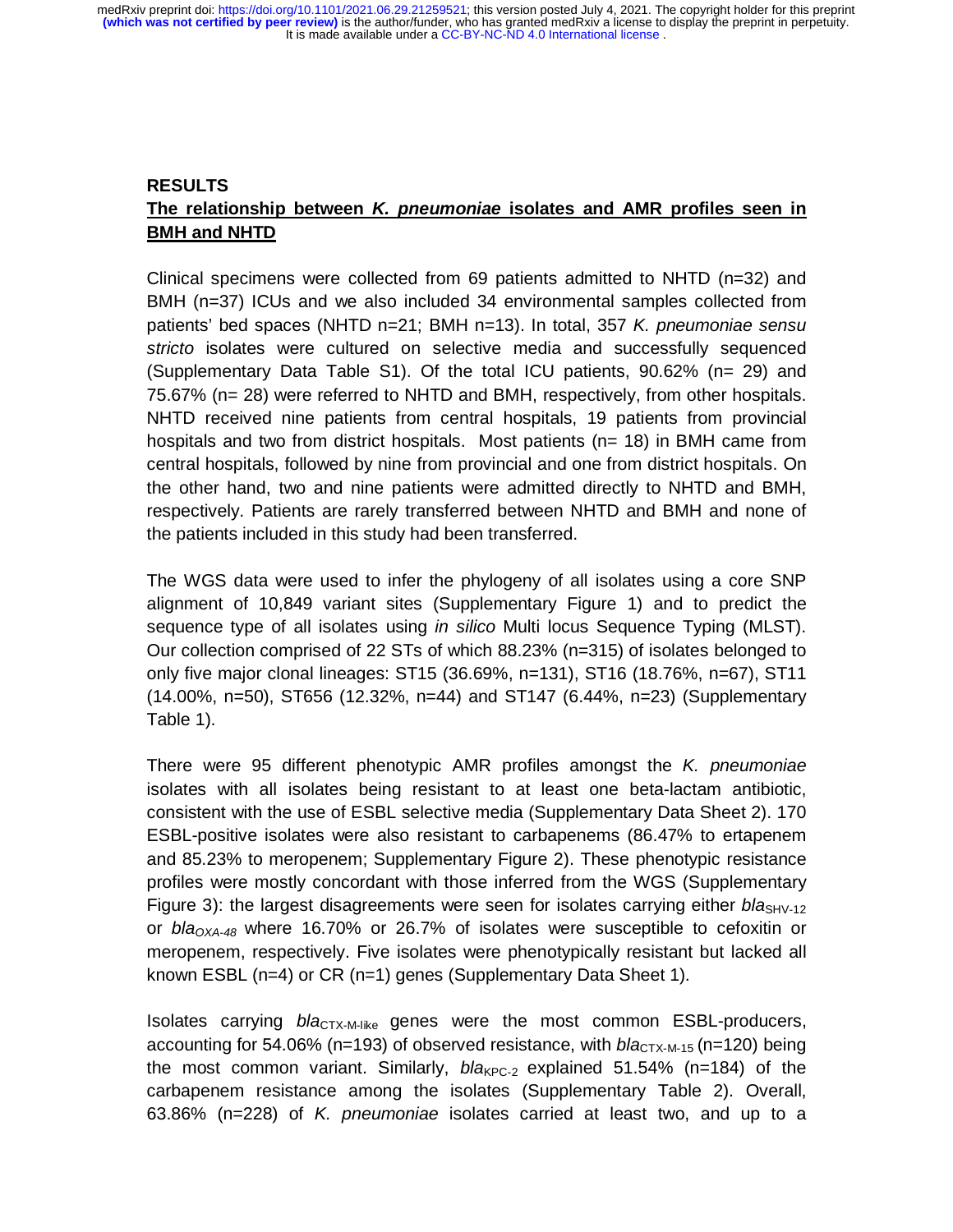maximum of four different ESBL- and carbapenemase-encoding genes, with 45.93% of isolates (n=164) carrying genes encoding both.

Combining the above, multinomial-logistic regression analysis was used to determine if there was an association between AMR profile and/or ST and hospital (Figure 1). We observed a weak negative association between ST147 and NHTD (log odds ratio  $(OR)$ = -0.79, 95% confidence interval  $CI$ = [-1.72, 0.096]), but no association between any of the other STs and hospital of origin (Figure 1A). Equally, neither the range and richness of the 95 different phenotypic resistance profiles (Figure 1B) nor the distribution of each unique ST-ESBL-R/CR gene profile combination (plotted for the five major *K. pneumoniae* STs, Supplementary Figure 4) showed a strong association with hospital of origin, with no apparent effect from the length of hospital admission. Noted were minor differences in the pattern of AMR gene carriage within the same ST isolated from the two hospitals (Supplementary Figure 4).



# **Figure 1: Association between ST and hospital, and the diversity of phenotypic AMR profile BMH and the NHTD.**

(A): Posterior density of odds ratio (on a log scale), from a multinomial regression of ST (dependent variable) and hospital (independent variable; reference group=BMH) after adjusting for within-patient sampling of STs with same antimicrobial resistance profiles. The horizontal axis shows five dominant STs and a group of other unrelated STs that were identified sporadically. The vertical axis indicates the log (Odds-ratio). In which, the closer the values of each whisker's boxes to 0, the weaker association between STs and either one of the two hospitals.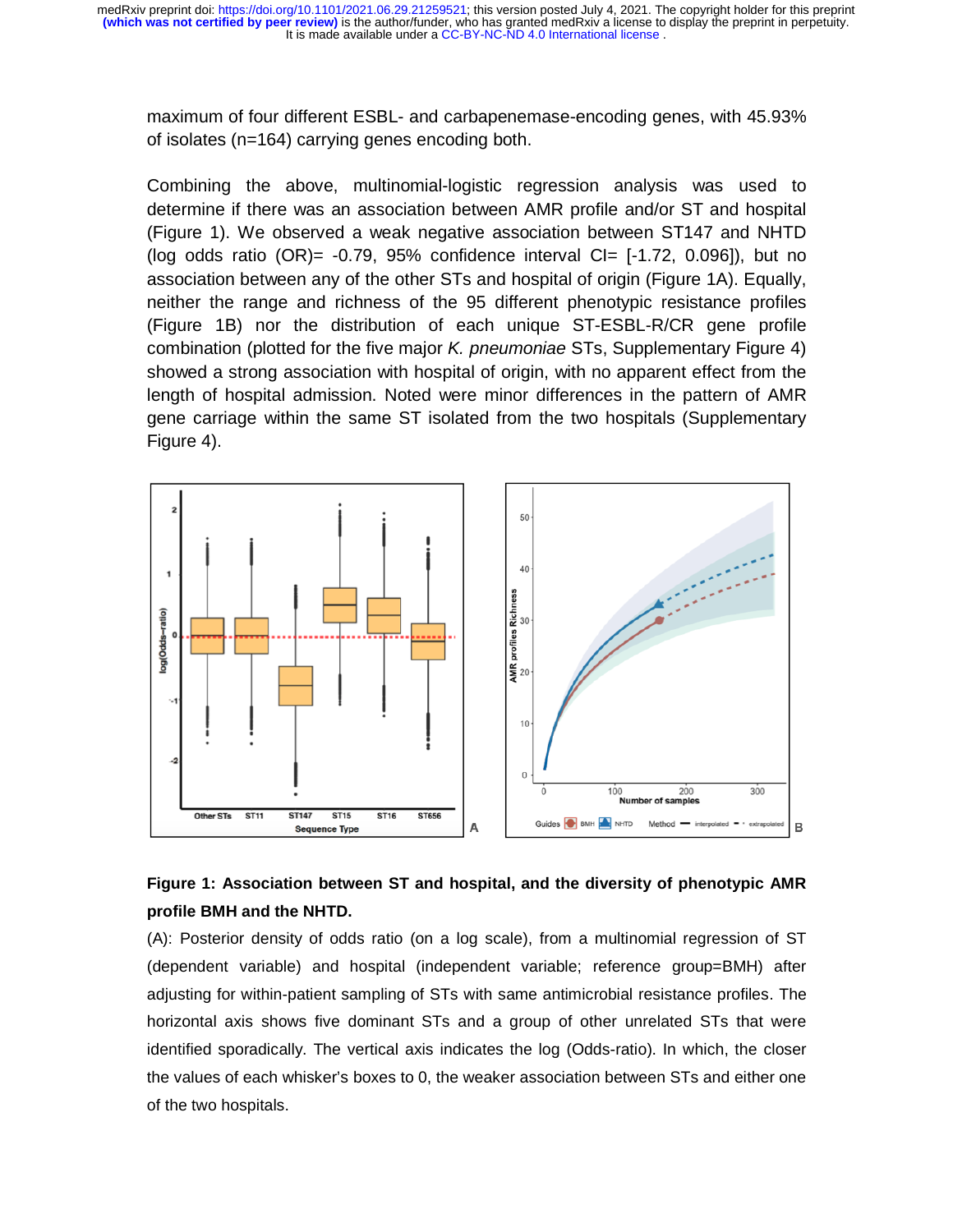(B): Rarefaction curves, with 95% confidence intervals (95% CIs), indicated that the range and richness of resistance profiles is similar between two hospitals. The 95% CI*s* are shown o the graphs as the darker shaded areas behind the curve lines, green for BMH and blue for NHTD.

#### **Phylogenetic relationships of** *K. pneumoniae* **taken from individual patients**

Considering the genetic uniformity of isolates spread across both hospitals, we sought to determine the patterns of *K. pneumoniae* carriage and transmission using the sequenced ST15 (the most numerous ST) genomes as an exemplar. We had 119 *K. pneumoniae* ST15 isolates cultured from 30 patients (16 from NHTD and 14 from BMH), and 12 corresponding environmental isolates (Figure 2). rPinecone was used to subdivide ST15 into 21 subtypes ([11]; ST15-1 to ST15-21) which combined with a  $\leq$ 25 SNPs threshold range to infer transmission [7, 12], was used to plot a pairwise patient linkage network (Figure 2). This revealed three distinct patterns of transmission or carriage. Firstly, eight patients (marked as 1 to 8 in Figure 2; Pattern 1 – 'persistent carriage'), four from each hospital, carried a single ST15 subtype throughout their admission. Here, a median of 7 SNPs (range 1 to 20 SNPs) differentiated sequenced isolates from the same patient, and a median of 43 SNPs differentiated isolates from their closest branching neighbour taken from different patients.

Secondly, whilst the majority of patient ND006 (ST15-1) and ND014 (ST15-18) isolates belonged to a single subtype, both also carried ST15-16 subtype isolates highly similar (median 4, IQR1-IQR3 2-11 SNP difference) to those first seen in patient ND010 two weeks earlier providing strong evidence for nosocomial transmission (Figures 2 & 3; Pattern 2 – 'within-hospital transmission'). Whilst isolates identical to ST15-16 were not identified in environmental samples, ST15-1 isolates (1-5 SNP difference) were widely distributed across the ICU, including the bed spaces of patients ND014 and ND047, and in a stool sample from patient ND043 (Figures 2 & 3). These four patients were admitted to adjacent rooms in NHTD, shared the same basic facilities, and overlapping admission times (Figure 3).

Thirdly, 61 isolates taken from ten patients each from BMH and NHTD belonged to a branch comprised of nine subtypes, ST15-5 to ST15-13. These subtypes were differentiated by a median of 7 SNPs regardless of the hospital (e.g. ND051 median 6 SNPs, range 1-11 SNPs) similar to that seen within a single patient described by pattern one (Figure 2; Supplementary Figure 5A; Pattern 3 – 'multihospital/community'). Although there is some evidence for Nosocomial transmission from patients isolates ND050, ND051 and BM020 with those from other patients with overlapping admissions (Figure 2 & 3; Supplementary Figure 5B), all patients carrying these subtypes shared a pool of highly related isolates equally distributed across both hospitals, with no hospital-specific phylogenetic signal.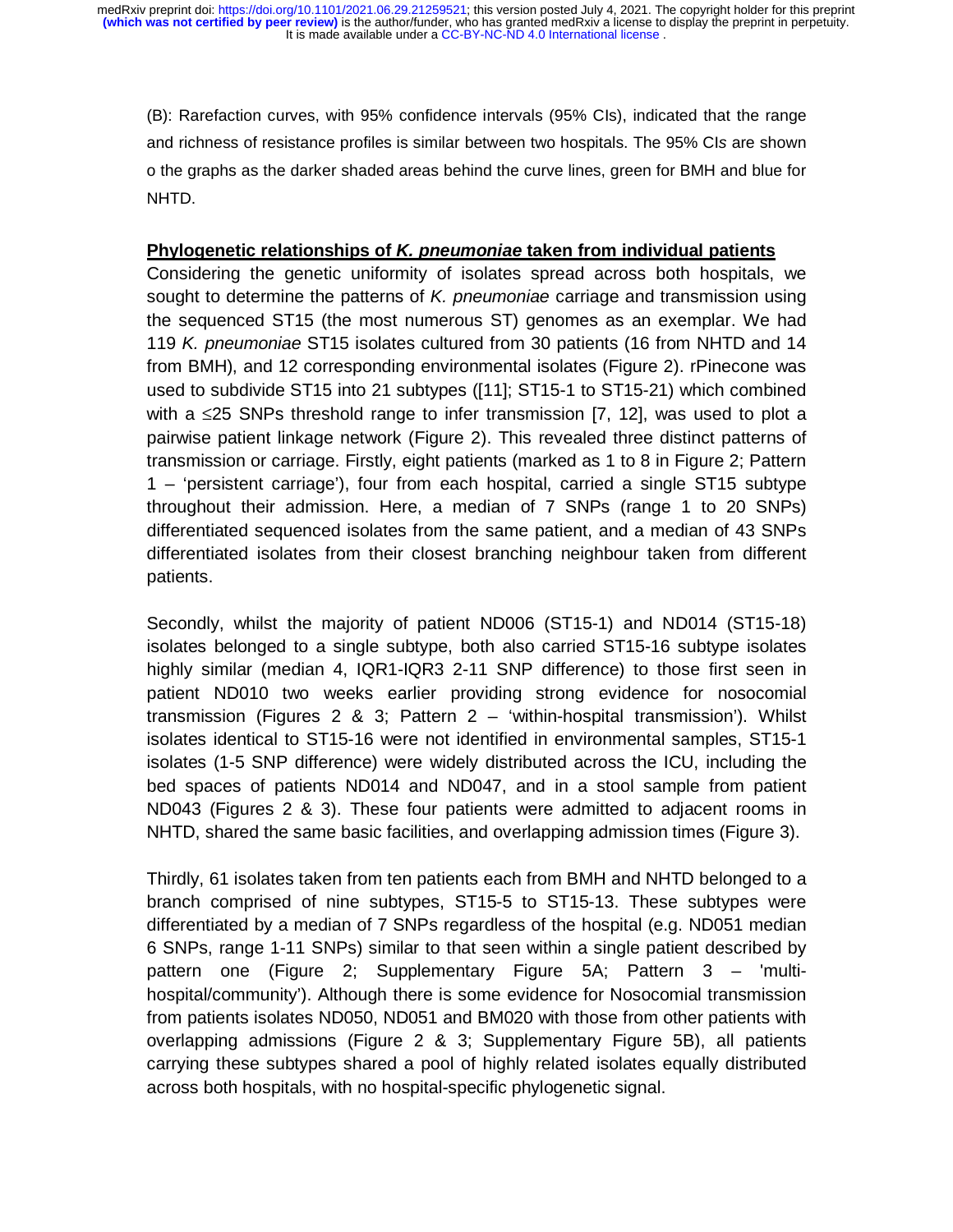

**Figure 2**: **A maximum likelihood phylogeny and patient network of** *K. pneumoniae* **ST15 isolates from BMH and NHTD** 

Hospital is denoted by circles or triangles on branch tips for BMH or NHTD, respectively, coloured by patient (see key) or environmental samples appear as black circles or triangles. A pairwise linkage network between every sample from each individual patient is shown as arks, coloured as per patient. rPinecone sub-types, sample types and collection times are shown above. Unique colour codes for each sub-lineage are shown in legend. The presence of an ESBL- or carbapenemase-encoding gene(s) is indicated by coloured circles, top.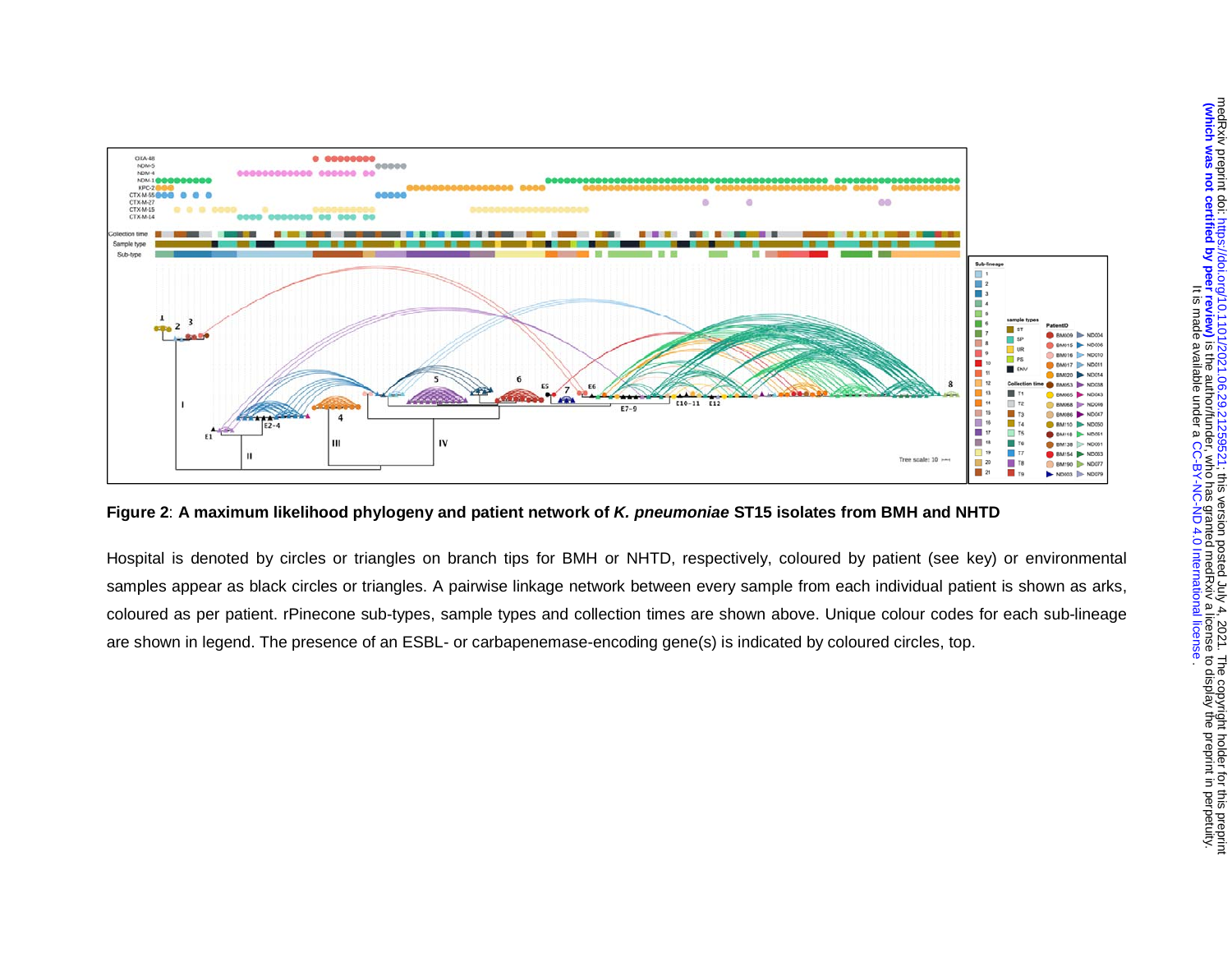

# **Figure 3: Epidemiological timeline of patients carrying** *K. pneumoniae* **ST15 at BMH and NHTD**

Colour blocks include patients who stayed in the same room in the ICU wards, four from BMH (lower part) and four from NHTD (upper part). Each sample's collection time (on admission, on discharge and weekly if patients stayed longer than 7 days in ICUs) within a patient is indicated by a single circle (BMH) or triangle (NHTD). Dotted lines represent the length of stay per patient.

The links showed the connection between patients, or patients and the environment, that had the different isolates first before the subsequent patient was seen to have that strain.

Whilst there were fewer samples belonging to ST11, ST16, and ST656, we found some evidence that these three patterns of patient infection were reproduced in other STs (Supplementary Figure 6). Most isolates from patients carrying ST11 or ST656 belonged to a single lineage also shared across both hospitals. For ST11, isolates from both hospitals were differentiated by zero pairwise SNP differences. The phylogeny of ST16 was the exception of showing a more complex distribution within and between the two hospitals (Supplementary Figure 6).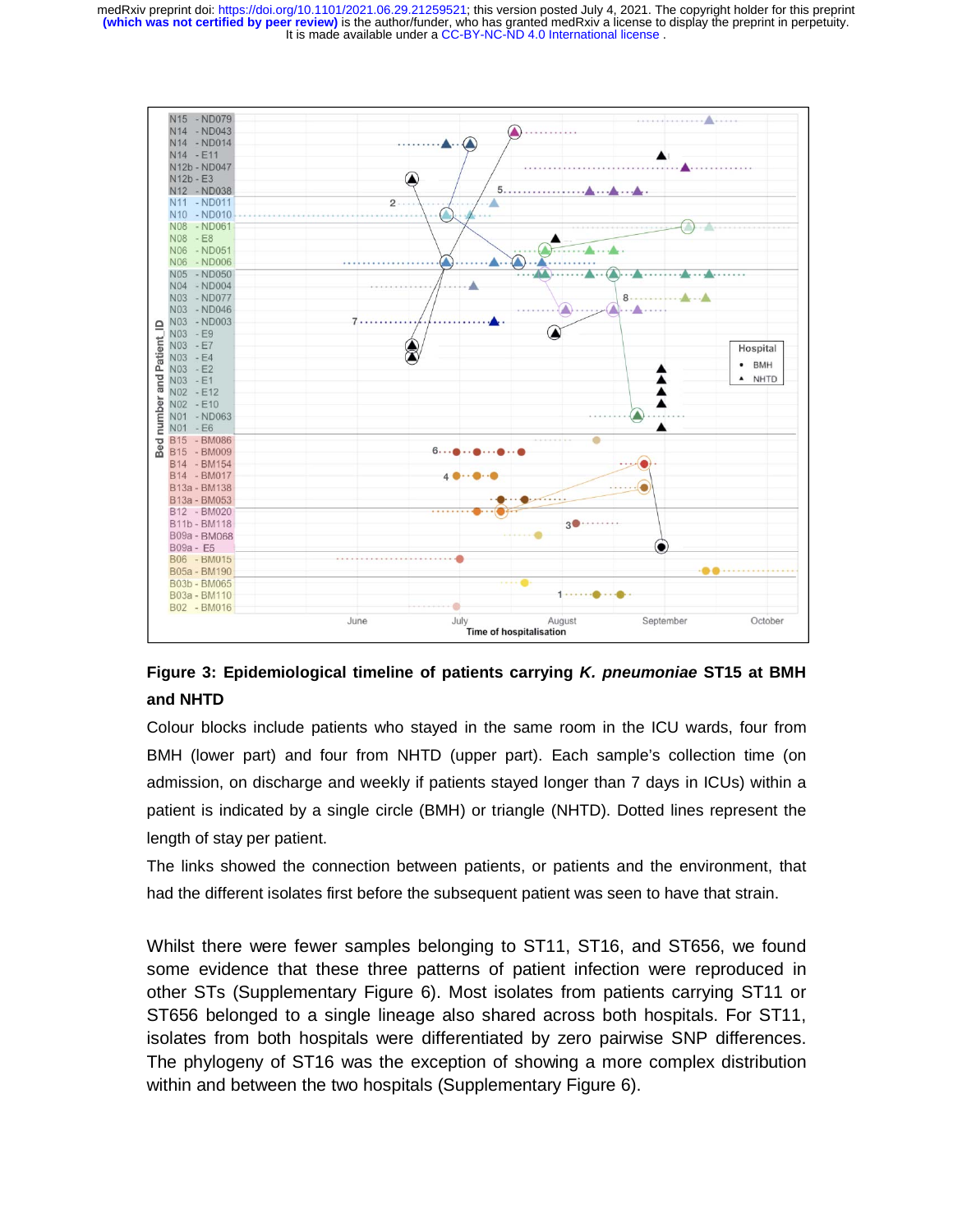# $\overline{\phantom{a}}$ **The emergence of** *bla***<sub>KPC-2</sub> carrying** *K***.** *pneumoniae* **in Hanoi**

None of the three patterns described above could be linked to the presence/absence of known accessory virulence genes that may explain the different patterns of transmission and carriage, for example those associated with invasive disease, the exception being *ybt* encoding yersiniabactin which is common across all STs (Supplementary Figure 1), or the capsular polysaccharide loci e.g. K-1 or K-2 associated with hypervirulent strains emerging in South East Asia [7] (Supplementary Figure 1, Supplementary Data Sheet 1). However, as noted above, >50% of the observed carbapenem-resistance could be explained by the presence of *bla*<sub>KPC-2</sub>. This contrasted previous reports showing *bla*<sub>KPC-2-type</sub> was not detected in Southeast Asian isolates [7]. Here *bla*<sub>KPC-2</sub> was found in 63.36% (n=83) ST15, 94.00% (n= 47) of ST11 and 91.00% (n= 40) of ST656 isolates. In addition, unlike previous studies showing most *K. pneumoniae* harboured either *bla*<sub>KPC-2</sub> or *bla*<sub>NDM-1</sub>, of the 83 ST15 *K. pneumoniae* carrying *bla<sub>KPC-2</sub>* reported here, 61 also carried bla<sub>NDM-1</sub>. It was also clear that whilst both genes were broadly distributed across *K*. *pneumoniae* sequenced here, only ST15 carried both concurrently (Supplementary Figure 1).

To understand the global relevance of this observation, we constructed a phylogeny of all available ST15 genomes, including the 131 genomes sequenced here, 33 published genomes from the Hanoi Vietnam National Children's Hospital (VNCH) collected in 2015 [13], and 245 from globally dispersed isolates (Supplementary Data Sheet 3; Supplementary Figure 7). Of the Hanoi 2017 isolates, 98 fell on a single branch, thus far unique to Hanoi; and the remaining 33 formed three clades distributed across the ST15 global phylogeny. Interestingly, all isolates from VNCH formed a sister clade with the main Hanoi 2017/18 clade IV isolates from the current study. These data also showed that within ST15, apart from 3 isolates from Clade I (K-type 112; Figure 2; Supplementary Figure 1) all other ST15 isolates carrying *bla<sub>KPC-2</sub>* and *bla*<sub>NDM-1</sub> were described by Pattern 3 in BMH and NHTD or linked to VNCH.

We identified a putative IncN plasmid (we denoted pMHP-KPC2) in the ST15 *bla*<sub>KPC-2</sub> positive assemblies. pMHP-KPC2 shared >99% nucleotide identity (covering >92 % of the sequence length) with pEC 224: an *E. coli* IncN *bla*<sub>KPC-2</sub> plasmid taken from a patient involved in the Study for Monitoring of Antimicrobial Resistance Trends in Hanoi in 2010 (accession No. NZ CP018945.1; Supplementary Figure 8, Supplementary Table 3). In addition to *bla*<sub>KPC-2</sub> plasmid SR6656629, isolated from VNCH *K. pneumoniae* 2015 isolates, which appears to be a truncated form of pMHP-KPC2 lacking mobility and transfer functions (Supplementary Figure 9). Either pMHP-KPC2 or SR6656629 were present and conserved (98.46% average coverage and 96.38% average identity) in all *bla<sub>KPC-2</sub>* containing isolates seen here, regardless STs, except for five isolates of ST11 from patient ND045 where the pMHP-KPC2 *bla*KPC-2 gene cassette was chromosomally located (Supplementary Figure 9).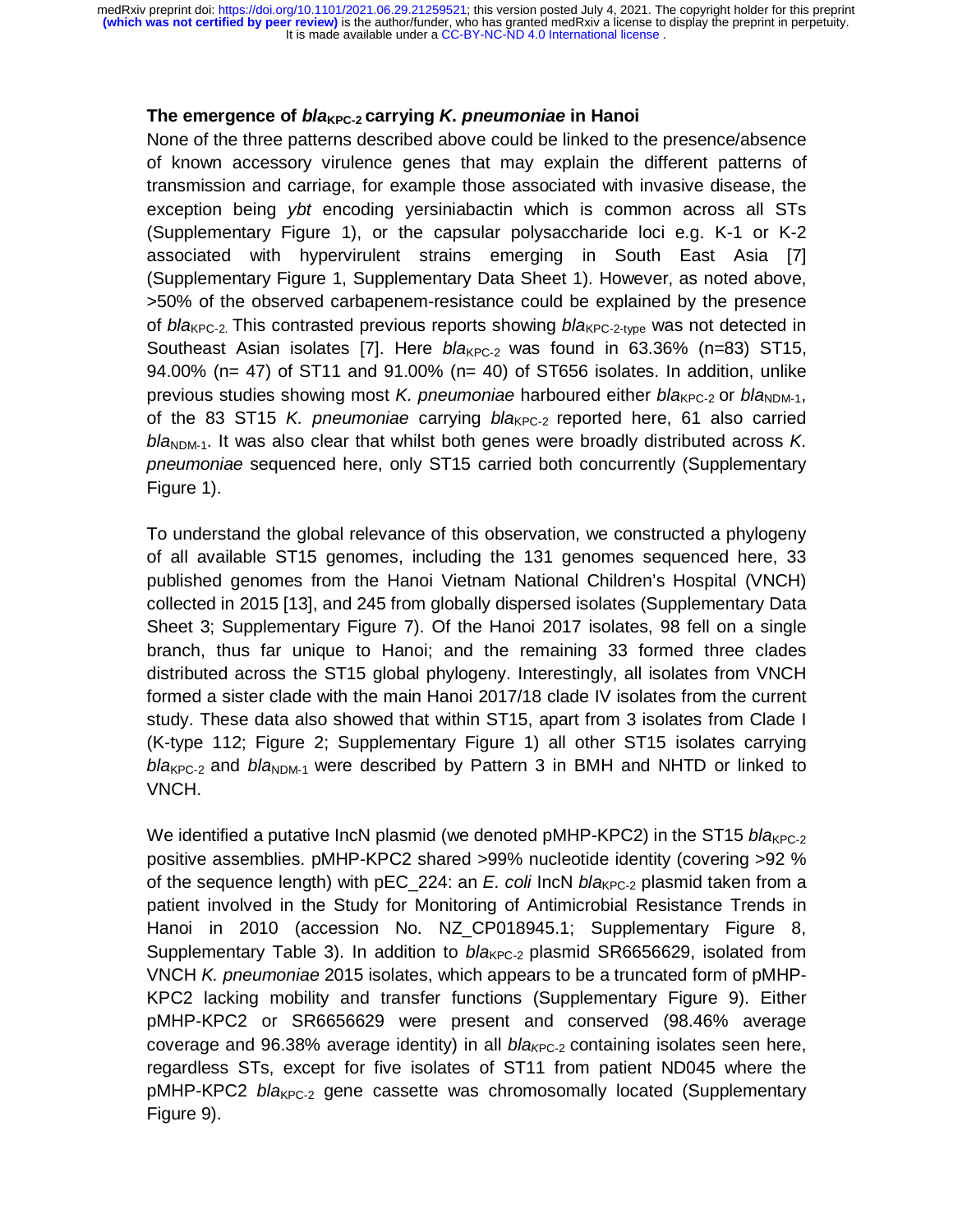Whilst *bla*<sub>NDM-1</sub> was not co-located with *bla*<sub>KPC-2</sub> on pMHP-KPC2, all *bla*<sub>NDM-1</sub> containing isolates from Hanoi carried a 26 kb conserved core sequence (95.05% average coverage and 98.68% average identity; Supplementary Figure 10) bordered by multiple mobile elements, including a truncated copy of Tn125 and *qnrS1* genes, conferring quinolone resistance.

## **DISCUSSION**

In Vietnam, antimicrobials are widely available without prescription, and there is a culture of self-medication prior to seeking medical attention or hospitalisation [14, 15]. Within the clinical setting, third-generation cephalosporins are the most commonly used antimicrobials for community- and hospital-acquired infections, followed by fluoroquinolones and carbapenems [16]. However, within the ICU setting, carbapenems were used most, accounting for 22.9% of all antimicrobials administered [16]. We found that 90% of the ESBL-P *K. pneumoniae* carriage strains isolated here were also resistant to carbapenems, with the most common agents being meropenem and ertapenem. Importantly, although piperacillin-tazobactam has been considered as an alternative to carbapenems for patients in ICU [17], here 96.63% of the isolates collected were seen to be phenotypically resistant. However, a considerably lower proportion of the ESBL-P or CR isolates remained susceptible to amikacin (57.70%), gentamicin (49.01%), and tigecycline (35.01%), thus offering some limited therapeutic options.

From the genomic data we identified 22 *K. pneumoniae* STs of which 88% belonged to 5 STs: ST11, ST15, ST16, ST147, ST656. Of which ST11, ST15 and ST147 are known as MDR lineages linked to numerous outbreaks in Europe and Asia [18-20]. ST16 is of increasing concern in Asia [21], but ST656 has only previously been found in sporadic cases in the Philippines and China [22, 23]. Within these STs, *bla*<sub>CTX-M-15</sub> was the most common ESBL gene, consistent with previous reports [24], and *bla<sub>KPC-2</sub>* was the most common carbapenemase gene, present in over 50% of all isolates sequenced here. The latter contrast previous data from bloodstream isolates collected in South and South East Asia (collected between 2010-2017; including 89 isolates from Vietnam) [7] where no KPC class carbapenemase genes were observed. In addition, the overall number of STs identified from blood was greater than seen here: 120 STs, of which ~30% belonged to four STs [7], with the only overlap being ST15 which was the most common ST in both studies [7]. Consistent with sample type, ST23 - considered to be an emerging Asian hypervirulent lineage and the second most common ST seen in blood [7], was absent from the BMH and NHTD samples analysed here.

The increase in the prevalence of carbapenem resistance, and particularly KPC class genes, seen here is important and reflects the overall increase in resistance to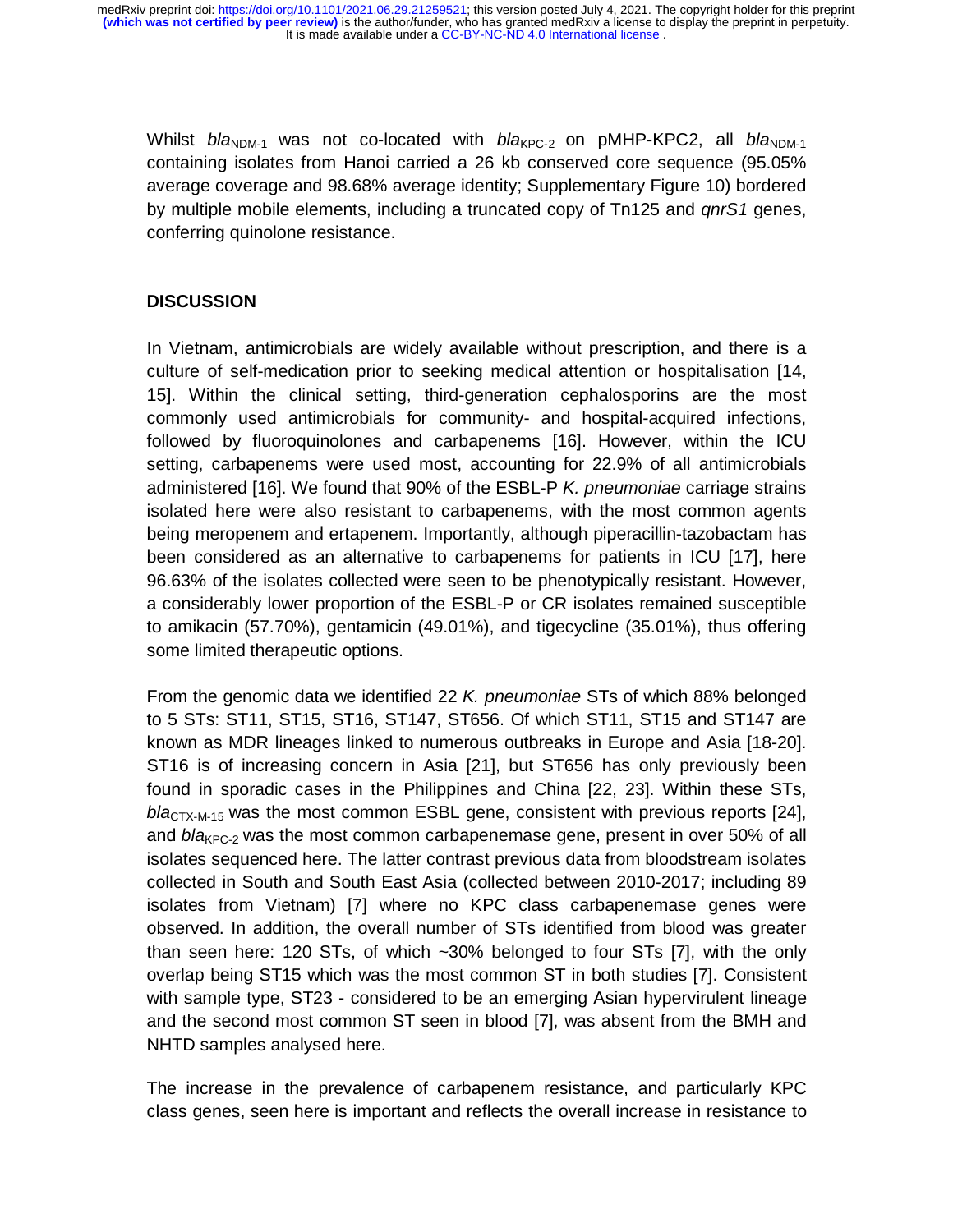$\overline{a}$ carbapenems seen in South East Asia. KPC-producing *K. pneumoniae* are difficult to detect using routine tests and so are linked to treatment delays and high mortality rates [25]. *bla<sub>KPC-2</sub>* was also an important factor in the global spread of ST258, one of the most successful high-risk *K. pneumoniae* STs [1]. Unlike ST258, where *bla<sub>KPC-2</sub>* is linked to the IncFII plasmid pKpQIL [26, 27], here *bla<sub>KPC-2</sub>* was located on selfmobilisable IncN plasmids, seen first in *E. coli* isolated in Hanoi in 2010 (pEC\_224), then subsequently in all isolates from an outbreak reported in 2015 of resistant *K. pneumoniae* in a Hanoi Paediatric hospital (SR6656629; VNCH) and now here in isolates collected in 2017/18 (pMHP-KPC2).

We also found that 61/184 of the *bla<sub>KPC-2</sub>* isolates sequenced here had subsequently acquired *bla*<sub>NDM-1</sub>. Whilst the dual *bla<sub>KPC-2</sub>/bla*<sub>NDM-1</sub> genotype has been seen previously, including in one of the 2015 outbreak isolates, until now it has been rare. This was previously explained by the implied fitness cost of carrying two functionally redundant genes [13, 28]. These genes represent both classes of carbapenemases (the serine and metallo-beta lactamases), so it is important to understand if the high prevalence and persistence of this dual resistance in ST15 has emerged locally and moved through these hospitals/communities where there is high carbapenem usage. This phenomenon may pose a serious future problem in these healthcare settings.

BMH and NHTD do not share staff or equipment, and none of the patients sampled here was transferred between these two hospitals. Longitudinal analysis of *K. pneumoniae* ST15 carriage isolates showed three patterns of infection evident in both hospital ICUs: 26.67% carried the same *K. pneumoniae* subtype from their first sample in or around admission until discharge from ICU. Compared to all other isolates sequenced these isolates were genetically unique to that individual patient, suggestive of persistent carriage and importation from home or the previous referral hospital/ ward (Pattern 1). Furthermore, a minority of patient isolates could be linked to intra-hospital transmission (four patients with 26 isolates; Pattern 2).

However, the most commonly observed pattern of carriage (Pattern 3) was for isolates belonging to a restricted branch of ST15 describing subtypes present across both ICUs and varying by <11 SNPs, regardless of hospital ICU. Here the high clonality of the ST15 isolates, relative to other ST15 sublineages, is taken to indicate a common source of transmission. Whilst we found some evidence of nosocomial transmission within BMH and NHTD ICUs, our data suggest that the majority of ESBL-positive and/or carbapenem-resistant *K. pneumoniae* were distributed widely across the different levels of hospital care. The patterns of transmission we observed here can be explained by these carriage isolates being part of widely distributed, almost clonal, endemic populations circulating in the referral hospitals and/or the communities that feed both BMH and NHTD directly.

These three patterns of transmission and carriage were reflected in most other STs collected. They are important because of the mounting evidence that hospital-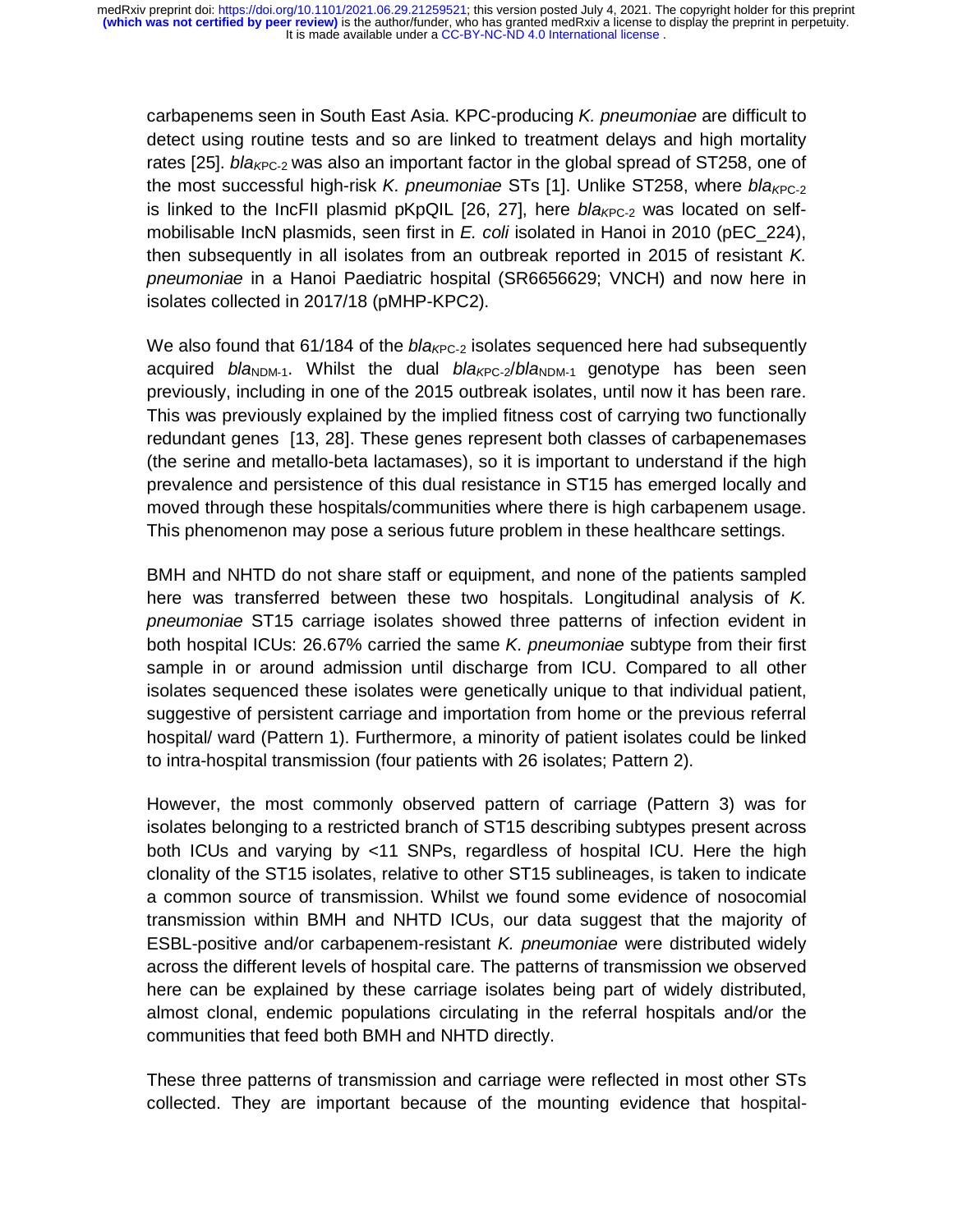$\ddot{\phantom{0}}$ associated bloodstream infections originate from the isolates carried in a patient's own microbiome [29], and because of the current reliance on carbapenems for the treatment of Gram-negative bacteraemia. A limitation of this study was that whilst it is possible to track referrals into a hospital the hospital for which the patient is being referred is not always well documented. This has improved recently with the institution of an electronic patient record system. However, a key strength of this study is the use of multi-site screening of patients across two critical care settings. Focusing surveillance activities on a single hospital makes sense if the emergence of important pathogens like *K. pneumoniae* occurs within that hospital, a notion that is strongly held. By linking surveillance activities across hospitals, we used these hospitals as lenses to view both the carriage of clinically relevant *K. pneumoniae* within and between patients and hospitals, showing that most of the isolates showed no hospital-specific profile (Supplementary Figure 1).

Our findings emphasise that it is insufficient to simply study a single hospital, in fact this may even be misleading. Further, solely studying the hospital referral network may not provide enough comprehensive information. What is needed, especially where there is unrestricted use of antimicrobials, is a truly integrated surveillance system which considers the greater community as well as individual wards, hospitals and the referral system. In doing so, it enables us to rationally target measures designed to reduce the emergence of antimicrobial resistance with implications for infection control as well as health and safety interventions at all hospital levels.

## **ETHICAL STATEMENT:**

Written informed consent for study participation was obtained from all study participants or their next of kin. The study protocol was reviewed and approved by the Institutional Review Boards of the National Hospital for Tropical Diseases (reference: 241/NDTW-TCCB) and Bach Mai Hospital (reference: 133/CV-BM), Hanoi Vietnam, and by the University of Cambridge Human and Biology Research Ethics Committee, United Kingdom (reference HBREC.2017.09). The study was registered with the ISRCTN registry (reference: ISRCTN18160232).

# **DECLARATION OF INTERESTS:**

JP is a paid consultant for Next Gen Diagnostics Llc.

# **DATA AVAILABILITY:**

All raw and assembled Illumina WGS data are available on the European Nucleotide Archive under the Bio-project PRJEB29424. A list of individual sample accession numbers is included in Supplementary Data Sheet 1.

# **ACKNOWLEDGEMENTS:**

The authors would like to thank all of the patients who participated in this study. We also acknowledge the clinical and laboratory staff from the National Hospital for Tropical Diseases and Bach Mai Hospital for their assistance with this study. Finally,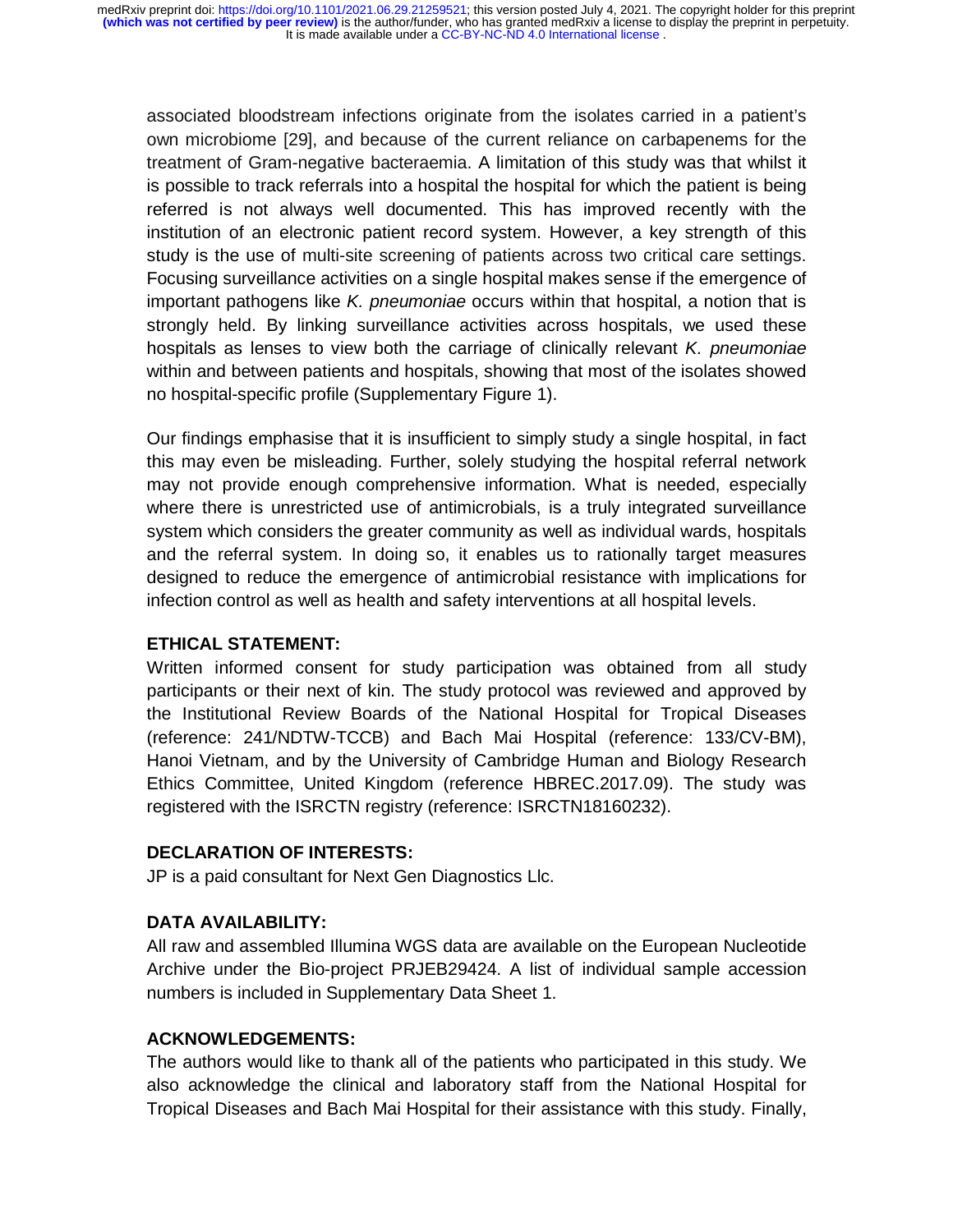$\overline{a}$ we acknowledge the support of Christoph Puethe and the Pathogen Informatics team at the Wellcome Sanger Institute. Last but not least, we want to show our gratitude to the sequencing team at the Wellcome Sanger Institute for generating the whole genome sequencing data.

# **REFERENCES:**

- $1.$
- **41**(3): p. 252-275.<br>Morgan, M.E., C.A. Hart, and R.W. Cooke, *Klebsiella infection in a neonatal intensive<br><i>care unit: role of bacteriological surveillance.* J Hosp Infect, 1984. **5**(4): p. 377-85.<br>Kelly L. Wyres, K.E.H.,
- 
- 
- 1. Worldwide source and shuttle for antibiotic resistance. FEMS Microbiol Rev, 2017.<br>
1. 1.3): p. 252-275.<br>
2. Morgan, M.E., C.A. Hart, and R.W. Cooke, *Klebsiella infection in a neonatal intensive*<br>
care unit: role of bac 41(3): p. 252-275.<br>Morgan, M.E., C.A. Hart, and R.W. Cooke, *Klebsiella infection in a neonatal intensi*<br>care unit: role of bacteriological surveillance. J Hosp Infect, 1984. 5(4): p. 377-85.<br>Kelly L. Wyres, K.E.H., *Klebs* **16**(10): p. 749-761.<br>Rello, J., et al., A global priority list of the TOp TEn resistant Microorganisms (TOTEM)<br>study at intensive care: a prioritization exercise based on multi-criteria decision<br>analysis. Eur J Clin Micro
- care unit: role of bacteriological surveillance. J Hosp Infect, 1984. 5(4): p. 377-85.<br>
2. Kelly L. Wyres, K.E.H., *Klebsiella Pneumoniae Population Genmonics and*<br>
Antimicrobial-Resistant Clones. Trend in Microbiology, 20 care unit: role of bacteriological surveilance: 3 Hosp Infect, 1984. 3(4): p. 377-85.<br>Kelly L. Wyres, K.E.H., *Klebsiella Pneumoniae Population Genmonics and*<br>Antimicrobial-Resistant Clones. Trend in Microbiology, 2016. **2** Antimicrobial-Resistant Clones. Trend in Microbiology, 2016. 24(12): p. 9<br>
4. Bassetti, M., et al., *Multidrug-resistant Klebsiella pneumoniae: challenge*<br>
treatment, prevention and infection control. Expert Rev Anti Infec Antimicrobial-Resistant Clones. Trend in Witch Oblougy, 2010. 24(12): p. 944-956.<br>Bassetti, M., et al., *Multidrug-resistant Klebsiella pneumoniae: challenges for*<br>treatment, prevention and infection control. Expert Rev An 1. Bassetti, M., et al., A global priority list of the TOp TEn resistant Microorganisms (<br>16(10): p. 749-761.<br>Bello, J., et al., A global priority list of the TOp TEn resistant Microorganisms (<br>study at intensive care: a p 16(10): p. 749-761.<br>Rello, J., et al., A global priority list of the TOp TEn resistant Microorganisms (TC<br>study at intensive care: a prioritization exercise based on multi-criteria decision<br>analysis. Eur J Clin Microbiol I 5. Study at intensive care: a prioritization exercise based on multi-criteria decision<br>
5. Religion analysis. Eur J Clin Microbiol Infect Dis, 2019. **38**(2): p. 319-323.<br>
6. Po-Liang Lu, Y.-C.L., Han-Siong Toh et al *Epide* analysis. Eur J Clin Microbiol Infect Dis, 2019. 38(2): p. 319-323.<br>Po-Liang Lu, Y.-C.L., Han-Siong Toh et al *Epidemiology and antimicrobial susceptrofiles of Gram-negative bacteria causing urinary tract infections in the* analysis. Eur 3 Clin Microbiol Imeet Dis, 2019. 38(2): p. 319-923.<br>Po-Liang Lu, Y.-C.L., Han-Siong Toh et al *Epidemiology and antim*<br>profiles of Gram-negative bacteria causing urinary tract infection<br>region: 2009–2010 res profiles of Gram-negative bacteria causing urinary tract infections in the Asia-Pacific<br>region: 2009–2010 results from the Study for Monitoring Antimicrobial Resistance<br>Trends (SMART). International Journal of Antimicrobia region: 2009–2010 results from the Study for Monitoring Antimicrobial Resistance<br>Trends (SMART). International Journal of Antimicrobial Agents, 2012. 4051 (2012)<br>S37–543.<br>Relly L Wyres, T.N.T.N., Margaret M C Lam et al Gen
- **S37–S43**.<br>Kelly L Wyres, T.N.T.N., Margaret M C Lam et al *Genomic surveillance for*<br>*hypervirulence and multi-drug resistance in invasive Klebsiella pneumoniae from*<br>south and southeast Asia bioRxiv 2019.
- Trends (SMART). International Journal of Antimicrobial Agents, 2012. **4051 (2012)**<br> **S37–543**.<br>
Kelly L Wyres, T.N.T.N., Margaret M C Lam et al *Genomic surveillance for*<br>
hypervirulence and multi-drug resistance in invasi Trends (SMART). International Journal of Antimicrobial Agents, 2012. 4051 (2012)<br>
S37–543.<br>
Kelly L Wyres, T.N.T.N., Margaret M C Lam et al *Genomic surveillance for*<br>
hypervirulence and multi-drug resistance in invasive K Markton External and Multi-drug resistance in invasive Klebsiella pneumonic<br>
2019.<br>
2019. Hsu, L.Y., et al., Carbapenem-Resistant Acinetobacter baumannii and<br>
21. Enterobacteriaceae in South and Southeast Asia. Clin Microb by the mail southeast Asia bioRxiv 2019.<br>
Hsu, L.Y., et al., *Carbapenem-Resistant Acinetobacter baumannii and*<br>
Enterobacteriaceae in South and Southeast Asia. Clin Microbiol Rev, 2017. **30**(1):<br>
1-22.<br>
The Center for Dis Fisian L.Y., et al., *Carbapenem-Resistant*<br> *Enterobacteriaceae in South and Southe*<br>
1-22.<br>
The Center for Disease Dynamics, E.a.P.<br>
Sanders, C.C., et al., *Ability of the VITEK*<br> *lactam phenotypes in isolates of Entero*
- 
- 1-22.<br>The Center for Disease Dynamics, E.a.P., ResistanceMap: Antibiotic resistance. 2021.<br>Sanders, C.C., et al., Ability of the VITEK 2 advanced expert system To identify beta-<br>lactam phenotypes in isolates of Enterobacte
- Clin Microbiol, 2000. **38**(2): p. 570-4.<br>Wailan AM, C.F., Heinz E, et al, *rPinecone: Define sub-lineages of a clonal expansion*<br>*via a phylogenetic tree.* Microbial Genomics 2019.<br>Gorrie, C.L., et al., *Gastrointestinal C*
- Enterobacteriaceae in South and Southeast Asia. Clin Microbiol Rev, 2<br>
1-22.<br>
9. The Center for Disease Dynamics, E.a.P., ResistanceMap: Antibiotic re<br>
Sanders, C.C., et al., Ability of the VITEK 2 advanced expert system T Enterobacteriaceae in South and Southeast Asia. Clin Microbiol Rev, 2017: 30(1): p.<br>1-22.<br>The Center for Disease Dynamics, E.a.P., ResistanceMap: Antibiotic resistance. 2021<br>Sanders, C.C., et al., Ability of the VITEK 2 ad 9. Sanders, C.C., et al., *Ability of the VITEK 2 advanced expert system To identify beta-*<br> *lactam phenotypes in isolates of Enterobacteriaceae and Pseudomonas aeruginosa.* J<br>
Clin Microbiol, 2000. **38**(2): p. 570-4.<br> **1** Clin Microbiol, 2000. **38**(2): p. 570-4.<br>
11. Wailan AM, C.F., Heinz E, et al, *Pinecone: Define sub-lineages of a clonal expansion*<br> *via a phylogenetic tree.* Microbial Genomics 2019.<br>
12. Gorrie, C.L., et al., *Gastroin* Clin Microbiol, 2000. **38**(2): p. 570-4.<br>Wailan AM, C.F., Heinz E, et al, *rPinecone: Define sub-lineages of a clonal expansion*<br>via a phylogenetic tree. Microbial Genomics 2019.<br>Gorrie, C.L., et al., *Gastrointestinal Car* 11. Wailan Amylogenetic tree. Microbial Genomics 2019.<br>
12. Gorrie, C.L., et al., *Gastrointestinal Carriage Is a Major Reservoir of Klebsiella*<br>
12. Gorrie, C.L., et al., *Gastrointestinal Carriage Is a Major Reservoir of* via a phylogenetic tree. The corrie, C.L., et al., *Gastrointestinal Carriage Is a Michaelmeumoniae Infection in Intensive Care Patients.* Cl<br>215.<br>Berglund, B., et al., *Molecular and phenotypic char belonging to a KPC-2-p*
- 12. Gorrigonal and the priority Care Patients. Clin Infect Dis, 2017. 65(2): p. 215.<br>
215. Berglund, B., et al., Molecular and phenotypic characterization of clinical isolate belonging to a KPC-2-producing strain of ST15 K pneumoniae infection in intensive care *r* additions. Chiralitect Dis, 2017. 65(2): p. 200<br>215.<br>Berglund, B., et al., Molecular and phenotypic characterization of clinical isolates<br>belonging to a KPC-2-producing strain of 215.<br>Berglund, B., et al., Molecular and phenotypic characterization of clinical isolates<br>belonging to a KPC-2-producing strain of ST15 Klebsiella pneumoniae from a<br>Vietnamese pediatric hospital. Antimicrob Resist Infect C 14. Belonging to a KPC-2-producing strain of ST15 Klebsiella pneumoniae from a<br>belonging to a KPC-2-producing strain of ST15 Klebsiella pneumoniae from a<br>Vietnamese pediatric hospital. Antimicrob Resist Infect Control, 201
- Vietnamese pediatric hospital. Antimicrob Resist Infect Control, 2019. **8**: p. 1.<br>Larsson, M., Assessing and Improving utilisation and provision of antibiotics cother drugs in Vietnam 2003. Vietnamese pediatric hospital. Antimicrob Resist Infect Control, 2019. **8:** p. 156.<br>Larsson, M., Assessing and Improving utilisation and provision of antibiotics and<br>other drugs in Vietnam 2003. 14. Larsson, M., Assessing and Improving utilization and provincially understand and<br>other drugs in Vietnam 2003. other drugs in Vietnam 2003.<br>The drug state in Vietnam 2003.<br>The drug state in Vietnam 2003.